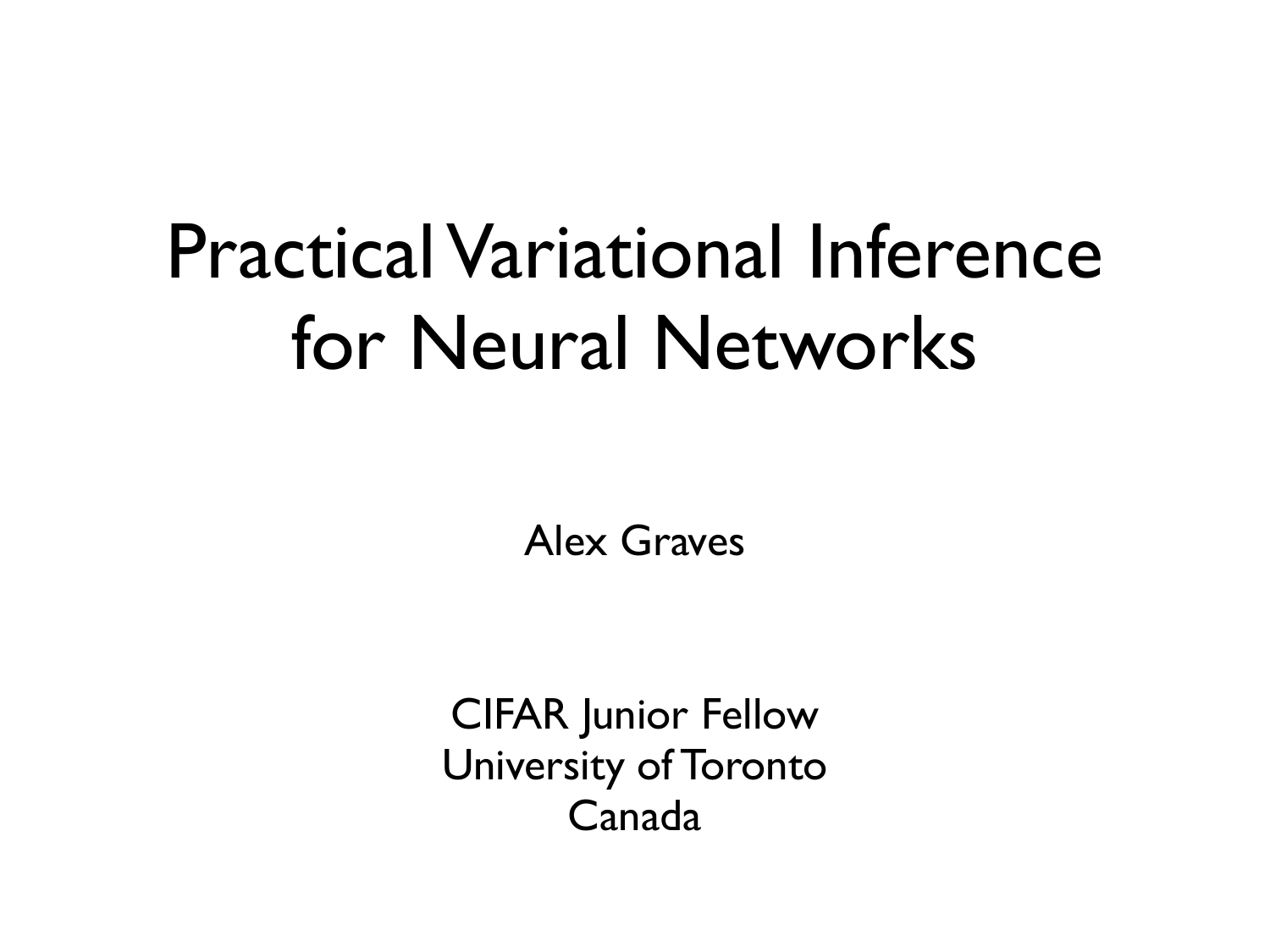## Method

- Instead of learning neural network weights, we learn the mean and variance of a separate Gaussian for each weight: adaptive weight noise
- The loss is the number of bits to transmit the errors plus the number of bits to transmit the weights: optimisation = compression
- The more information the weights store about the training data, the more they cost to send: no overfitting
- Can interpret as MDL or stochastic variational inference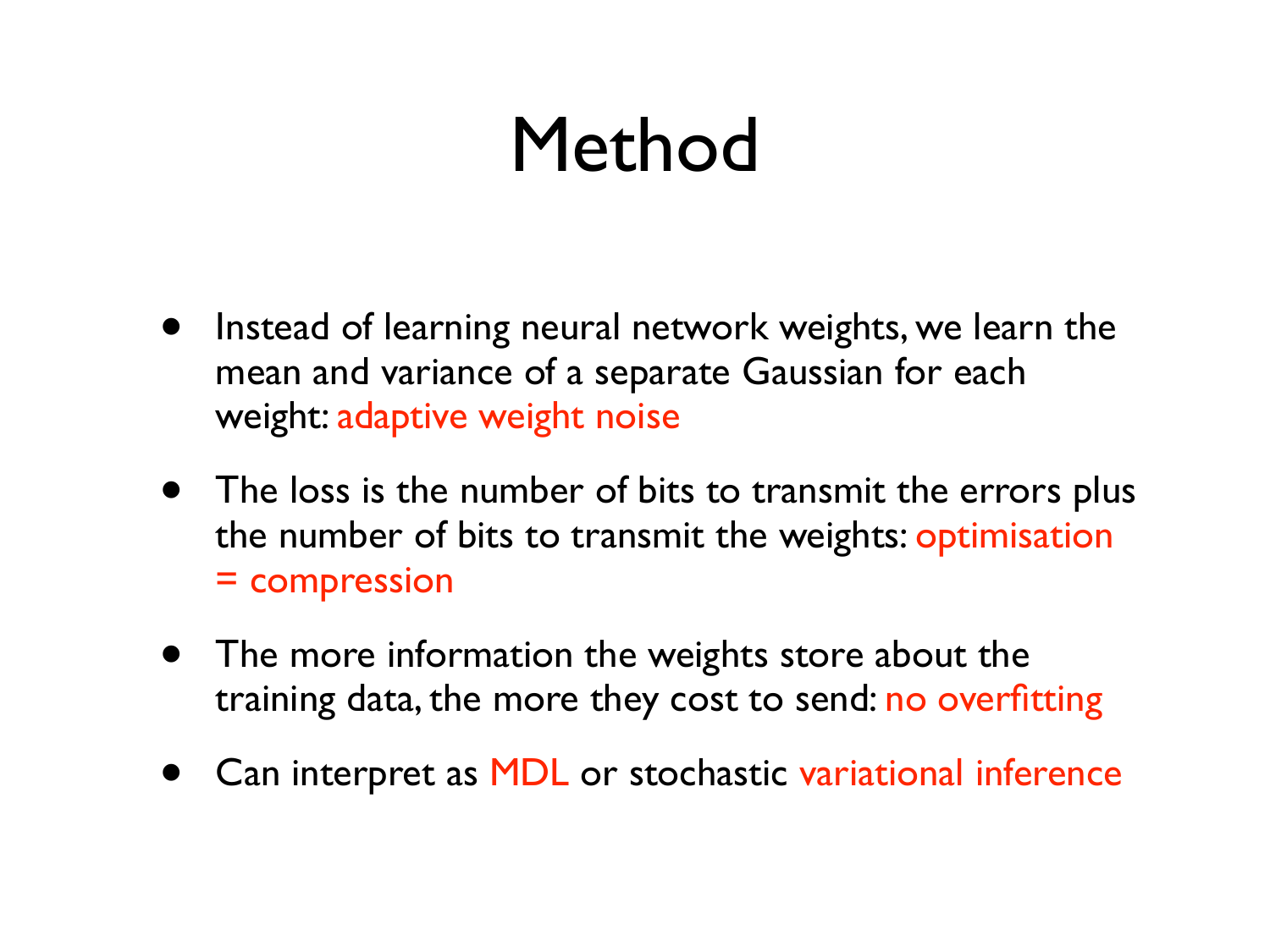## Advantages

- Applies to any differentiable log-loss model (previous variational methods for neural networks were limited to very simple architectures)
- No validation set required (as long as the training data is compressed)
- The weight costs tell you how important each weight is to the network
- Can prune the network by removing weights with high probability at zero